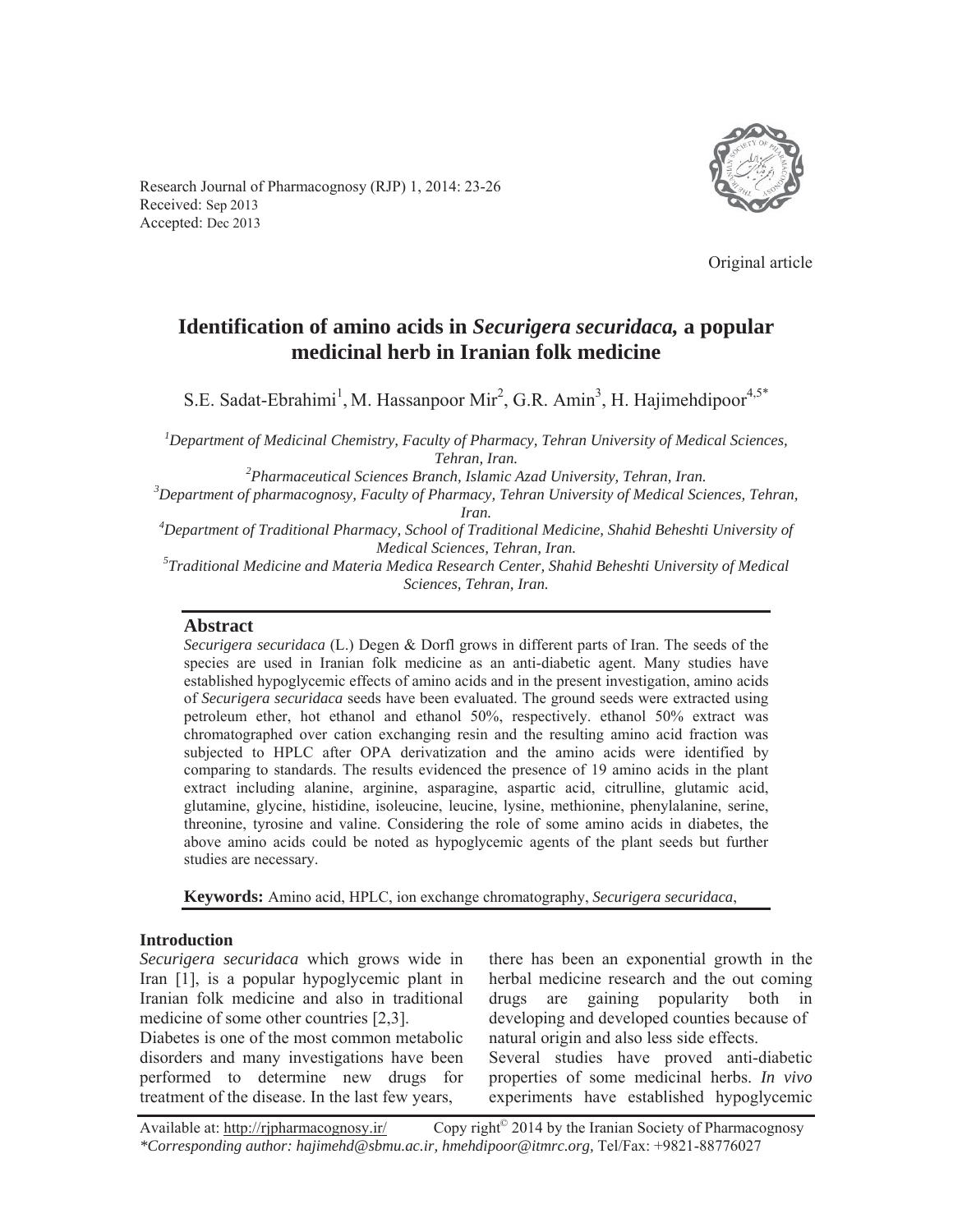properties of *S. securidaca* seeds. In an investigation on hydro-alcoholic extract of the plant seeds, hypoglycemic effects of the extract in streptozocin-induced diabetic rats have been established dose-dependently [4]. It has also been reported that the plant indicated protective effect against alloxan-induced hyperglycemia in rats [5]. This plant is considered as an herbal option for diabetes [6]. Different studies have established the role of amino acids in diabetes. Specific amino acids are now known to regulate insulin secretion from pancreatic  $\beta$ -cells, acutely and chronically [7]. Since *S. securidaca* seeds are used as anti-diabetic agents in Iranian folk medicine, the observed effect might be related to the presence of amino acids. Phytochemical analysis have revealed that the species is rich in flavonoids [8], but to the best of our knowledge, there is no report about amino acids of the plant seeds. Therefore, in the present investigation, amino acids of the plant seeds were determined using high performance liquid chromatography (HPLC).

## **Experimental**

#### *General experimental procedures*

Ion exchange column chromatography was performed using amberlite cation exchange resin CG50 (Sigma, USA). HPLC was carried out with Spherimage 80  $C_{18}$  column (4×250 mm, 5 μm) using a Knauer instrument and a RF-10AxL fluorescence detector. Paper chromatography was performed using Watmann 1 cellulose paper. Standard amino acids and other chemicals were purchased from Merck (Germany). The solvents were of analytical or HPLC grade (Merck, Germany).

### *Plant material*

*Securigera securidaca* seeds were purchased from Khuzestan province market (Iran) and identified by Dr. G.R. Amin, Herbarium of Faculty of Pharmacy, Tehran University of Medical Sciences, Tehran, Iran.

### *Extraction and isolation of amino acids*

Milled and powdered seeds of the plant (500g) were extracted with petroleum ether, hot EtOH 96% and EtOH 50%, respectively. In order to determine the presence of amino acids in each extract, spot test was performed using paper

chromatography with *n*-butanol: glycial acetic acid: water 3:1:1 as the mobile phase and ninhydrin as the reagent. The presence of amino acids was confirmed by purple spots on the paper [9]. The results obtained from paper chromatography demonstrated that amino acids were present only in the EtOH 50% extract.

In order to separate amino acids from EtOH 50% extract, ion exchange chromatography was performed using amberlite cation exchanging resin. The column  $(2.5 \times 24.5 \text{ cm})$ was successively washed with distilled water and HCl 2N, and after acidifying, with distilled water until the pH of the eluent became neutral. The concentrated EtOH 50% extract was then subjected to the column and eluted with distilled water and NH4OH 1N, respectively. The fractions were collected when the pH of the eluent became alkaline. Spot test was performed on each fraction and the fractions containing amino acids were collected and mixed (fraction A).

## *Identification of amino acids*

In order to identify the amino acids in fraction A, the extract was concentrated under reduced pressure. Amino acids in the dried extract were derivatized by *o*-phthalaldehyde (OPA) method. OPA reacts with primary amines in the presence of the thiol grouping to form highly fluorescent isoindole products [10,11]. The derivatized amino acids were then subjected to HPLC (Run time= 40 min, Flow rate= 1 mL/min,  $\lambda$  ex=330 nm,  $\lambda$  em=440 nm). A linear gradient from solvent A (sodium acetate 1M, 80 mL and methanol, 20 mL) to solvent B (sodium acetate 1M, 25 mL and methanol, 75 mL) as eluent. Amino acids were compared to standards.

### **Results and Discussion**

Diabetes is a widespread disease. In our fast changing world, a number of natural treatments for diabetes are explored by clinicians and experts. Evidences show that amino acids play a key regulatory role in numerous metabolic processes. They can act as potent hormone secretors, stimulating the secretion of insulin, glucagon, cortisol, insulinlike growth factor I and/or growth hormone [7]. Regarding the role of amino acids in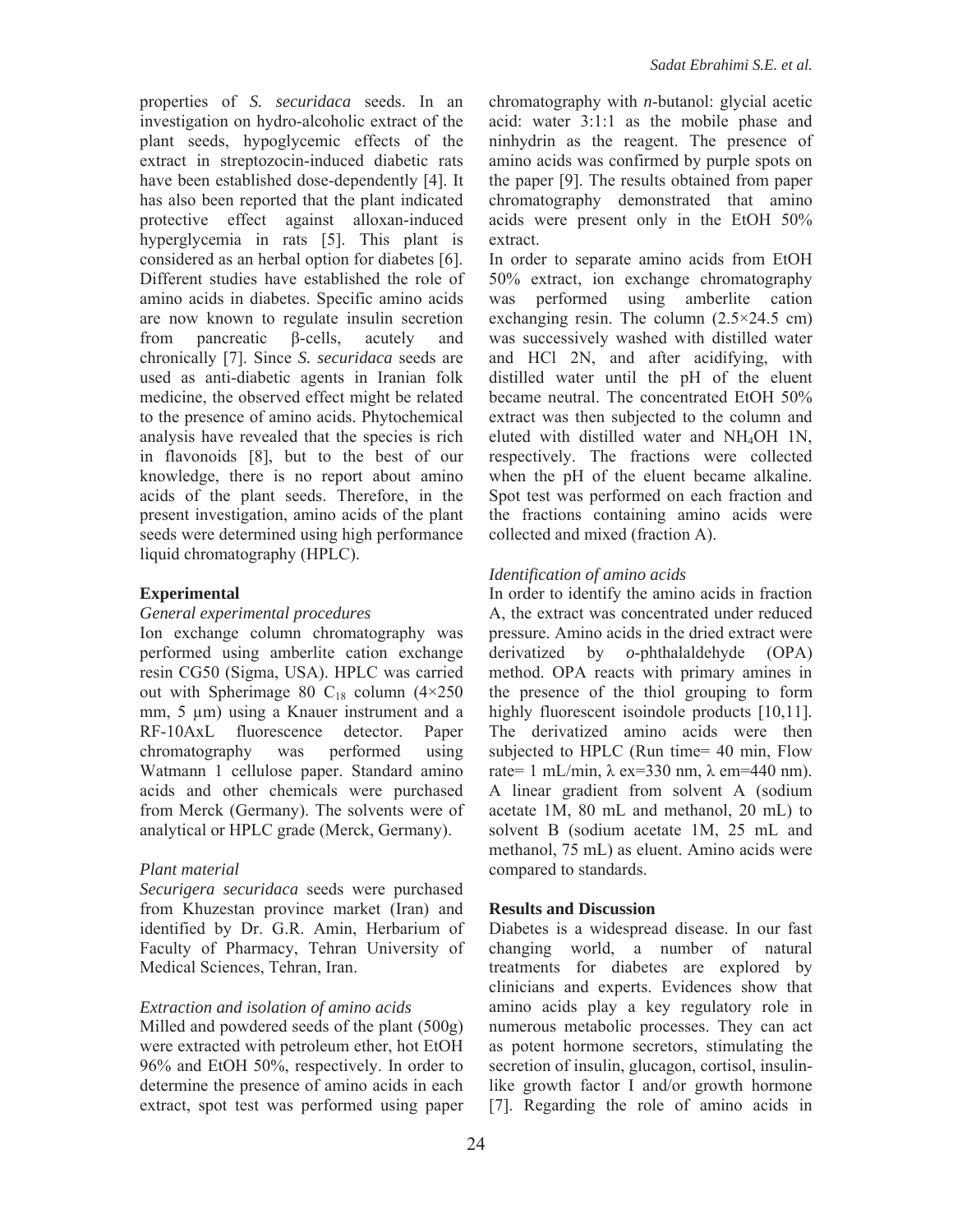control of diabetes, in the present investigation, amino acids of *S. securidaca* which is one the medicinal species used in treatment of diabetes in Iranian folk medicine have been studied.

The HPLC chromatogram of the plant seeds extract established the presence of 19 amino acids including alanine, arginine, asparagine, aspartic acid, citrulline, glutamic acid, glutamine, glycine, histidine, isoleucine, leucine, lysine, methionine, phenylalanine, serine, threonine, tyrosine and valine (table 1 and figure 1). As it has been shown in figure 2, they belong to different classes of amino acids. The role of some amino acids in insulin secretion has been reported before [12].

**Table 1.** Amino acid composition of *Securigera securidaca* seeds

| Amino acid    | <b>Abbreviation</b> |
|---------------|---------------------|
| alanine       | ALA                 |
| arginine      | <b>ARG</b>          |
| asparagine    | <b>ASN</b>          |
| aspartic acid | ASP                 |
| citrulline    | <b>CIT</b>          |
| glutamic acid | GLU                 |
| glutamine     | GLN                 |
| glycine       | <b>GLY</b>          |
| histidine     | HIS                 |
| isoleucine    | <b>ILEU</b>         |
| leucine       | LEU                 |
| lysine        | <b>LYS</b>          |
| methionine    | <b>MET</b>          |
| ornithine     | <b>ORN</b>          |
| phenylalanine | PHE                 |
| serine        | <b>SER</b>          |
| threonine     | <b>THR</b>          |
| tyrosine      | <b>TYR</b>          |
| valine        | <b>VAL</b>          |
|               |                     |



**Figure 1**. HPLC chromatogram of *Securigera securidaca* seeds extract

During an investigation, L-alanine has been shown to have insulinotropic properties both in cell lines and rat islets [13]. L-alanine could stimulate insulin secretion under specific conditions of nutrient availability [14].

Another amino acid which is thought to be involved in insulin secretion is glutamic acid. The role of L-glutamate in the stimulation of insulin secretion is still controversial. Intracellular generation of L-glutamate has been proposed to participate in nutrientinduced stimulus–secretion coupling, as an additive factor in the amplifying pathway of glucose stimulated insulin secretion [15]. Key



*securidaca* seeds

amino acids such as alanine and glutamine can regulate  $\beta$ -cell function and insulin secretion. The mechanisms by which the mentioned amino acids confer their regulatory effects are complex and involve mitochondrial metabolism [12]. Other amino acids such as leucine or arginine may play a role in enhancing insulin secretion by allosteric activation of metabolism or membrane depolarization or a combination of these two possibilities [16,17]. It is concluded that the amino acids of *S. securidea* could be responsible for its blood sugar lowering effects which was the aim of the therapeutic usage of the seeds in Iranian folk medicine with different mechanisms. Moreover, the presence of 19 amino acids in this plant might be a potential for other various biologic properties.

#### **Acknowledgements**

This manuscript was based on a Pharm.D. thesis (Mona Hassanpoor).